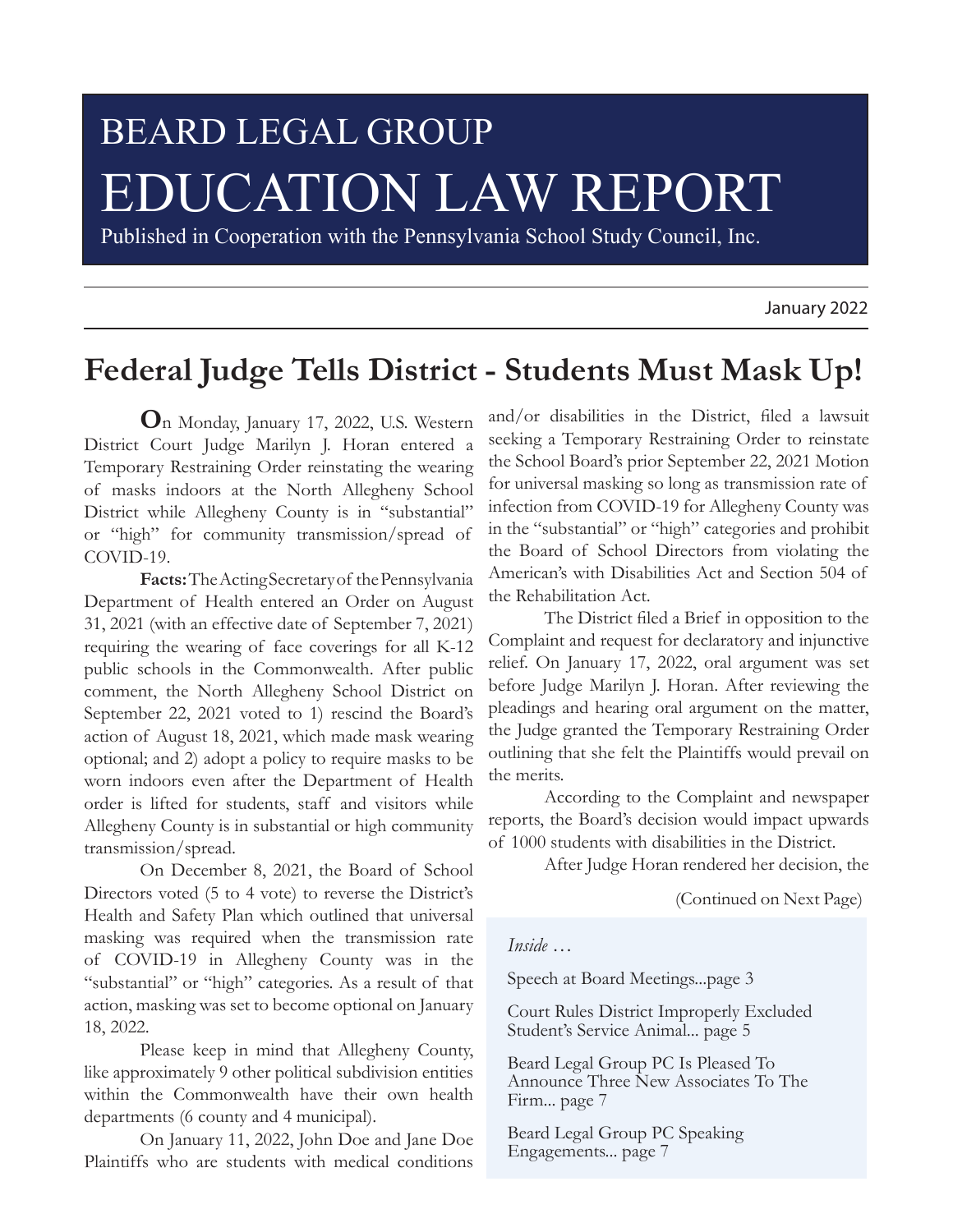School District released to its school community a statement outlining that its original motion approved on September 22, 2021, would be reinstated requiring masks to be worn indoors while Allegheny County was in substantial or high community transmission/ spread. When Allegheny County is in moderate/low transmission spread, masks will be optional.

Judge Horan ruled that the Order would remain in effect until further notice or until School Board action complying with the ADA and Section 504. Within her decision, Judge Horan stated:

This case involves disabled plaintiffs that cannot access facilities in the District. The medical information regarding Child Doe 1 concerns a medical preclusion from participation within a building in the District where there is no masking. Given the disability of that immunocompromised student, attending a school where there is no universal masking requirement places that student in the position of having no access to the building.

In arriving at her decision, the Judge looked to not only the transmission rate but also the positivity rate over the last several months. In her decision, the Judge stated:

On December 8, 2021, despite the fact that the community transmission rate was measured at a positivity rate of 10.2% of a total 3,277 infections for the week beginning December 5, 2021 and still within the "high" category, the Board voted to make masks optional within the District beginning January 18, 2022.

The Omicron variant is even more highly transmissible than the Delta variant. As such, the community transmission rate is currently at 3,500 infections per day and 37.1% positive rate, which is six times higher than the positivity rate on September 22, 2021, when the Board reinstated the mask mandate and established criteria for when masks shall be worn in the District based upon rates of community spread.

In her decision, the Judge also opined: Beyond December and in light of the proliferation of the Omicron variant, which has resulted in significantly increased numbers of infections within the population, with particular increases in infection rates for children, it is concerning that the District has not acted to reinstate the masking mandate and transmission rate categories to avoid the optional masking policies January 18, 2022 effective date.

The Board has provided no explanation for whether it took into consideration any needed accommodations for disabled students in the District when it made the decision to lift the school mask mandate.

In the end, the Judge held "[d]enying immunocompromised Plaintiffs the opportunity to access educational opportunities in the District will cause the immunocompromised Plaintiffs to suffer irreparable harm."

In response to the Defendants' arguments that wearing of masks would create a hardship, the Judge wrote:

Students have been wearing masks in the District for the majority of the 2020, 2021 and 2022 school years to date. The mask mandate status has been attained and maintained within the District without unreasonable expenditure or difficulty. The Defendants cite no evidence in their Brief of how masks place an undue hardship upon the District. As such, the District will not experience significance hardship if the District again requires the waring of masks in school.

In the Conclusion portion of her Decision, the Judge stated:

It gives this Court no pleasure to interfere with School Board matters, but where the Constitution and federal law are implicated, it must. As this case moves forward, the Court would encourage a pragmatic, practical, and compassionate approach by the parties that demonstrates competent deliberation.

Within the next several weeks, the parties will return to Court where a final decision will be made relative to the Complaint and Restraining Order.

Please note this decision is specific to North Allegheny School District; however, it is instructive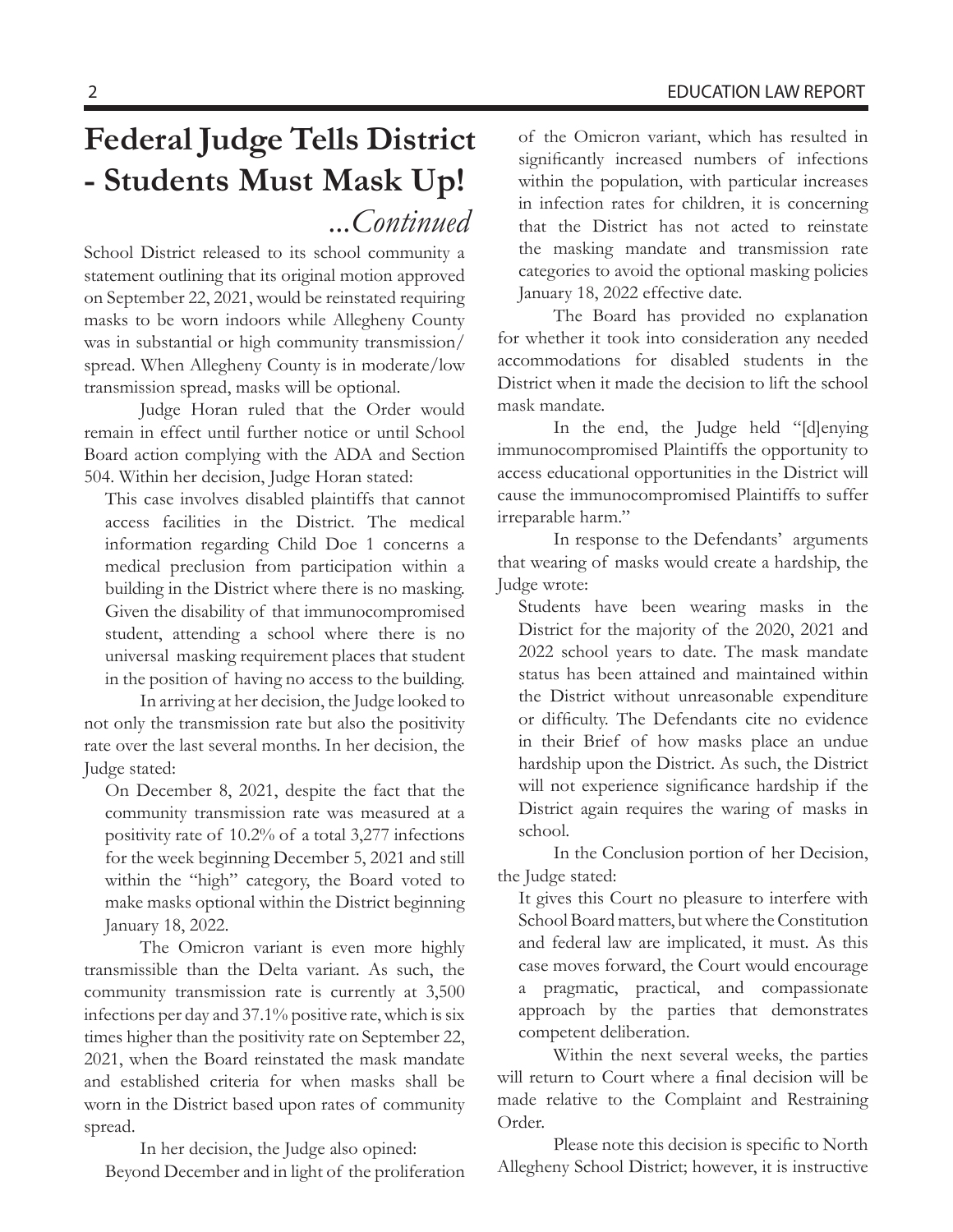as to how a Court might rule if faced with the same or similar set of facts in a Temporary Restraining Order situation.

Please be aware there is a similar case pending in the Western Federal District Court involving Upper St. Clair School District. This case may or may not have a similar outcome from North Allegheny. The focus of the suit is to stop the District from implementing a mask-optional policy for teachers and students.

The Trial Court denied relief but an Emergency Injunction was gratned by the Third Circuit Court with argument to be heard later this week. Further updates will be in our next addition.

### **Speech at Board Meetings**

**O**n November 17, 2021, the United States District Court for the Eastern District of Pennsylvania issued a preliminary injunction in the free speech lawsuit filed by residents of the Pennsbury School District. The residents complained that Board Policy 903, Public Participation in Board Meetings, and Policy 922, Civility, violate their right to free speech. Douglas Marshall et al v. Peter C. Amuso, et al, 2021 WL 53598020 (E.D. Pa. 2021) (a/k/a Pennsbury School District).

Pennsbury School District, like many schools across the Commonwealth of Pennsylvania, are part of PSBA's Policy Service and have adopted Policy 903, Public Participation at School Board Meetings.

Interestingly, Pennsbury also had a locally developed Policy 922 entitled Civility, that applied to all school activities.

Pertinent Portions of Pennsbury Policy 903 (Adopted November 19, 2020 and last revised June 17, 2021)

• Any taxpayer, school employee or student is allowed five minutes to make a comment, subject to certain requirements and restrictions.

Speakers "must preface their comments by an announcement of their name, address, and group affiliation if applicable."

Within the Policy itself, under "Delegation of Responsibility" the school board chair or the presiding officer may interrupt or terminate public comments deemed "too lengthy, personally directed, abusive, obscene, or irrelevant."

The Policy also outlines that the presiding officer may also "[r]equest any individual to leave the meeting when that person does not observe reasonable decorum."

Per Policy 903, the Board chair or presiding officer may "[r]equest the assistance of law enforcement officers to remove a disorderly person when that person's conduct interferes with the orderly progress of the meeting." Similarly, "offensive, obscene or otherwise inappropriate banners or placards, or those that contain personal attacks" are prohibited.

• Per the Policy, statements are "limited to five (5) minutes duration and the five (5) minutes shall include any time spent receiving answers to questions. Participants may not cede their five (5) minutes of participation time to other persons."

The Pennsbury Policy also provided that "No participant may speak more than once on the same topic, unless all others who wish to speak on the topic have been heard."

The Policy provides that "all statements" shall be directed to the presiding officer; no participant may address or question Board members individually."

Per the Policy the presiding officer may:

- 1. Interrupt or terminate a participant's statement when the statement is too lengthy, personally directed, abusive, obscene, or irrelevant.
- 2. Request any individual to leave the meeting when that person does not observe reasonable decorum.
- 3. Request the assistance of law enforcement officers to remove a disorderly person when that person's conduct interferes with the orderly progress of the meeting.

Individuals who repeatedly violate this policy may have restrictions imposed on their right to be present or to speak at School Board meetings.

• The Policy also provided that "Up to one (1) hour shall be designated for all public comment at all regular and special meetings of the Board prior to the voting portion of the meeting. The first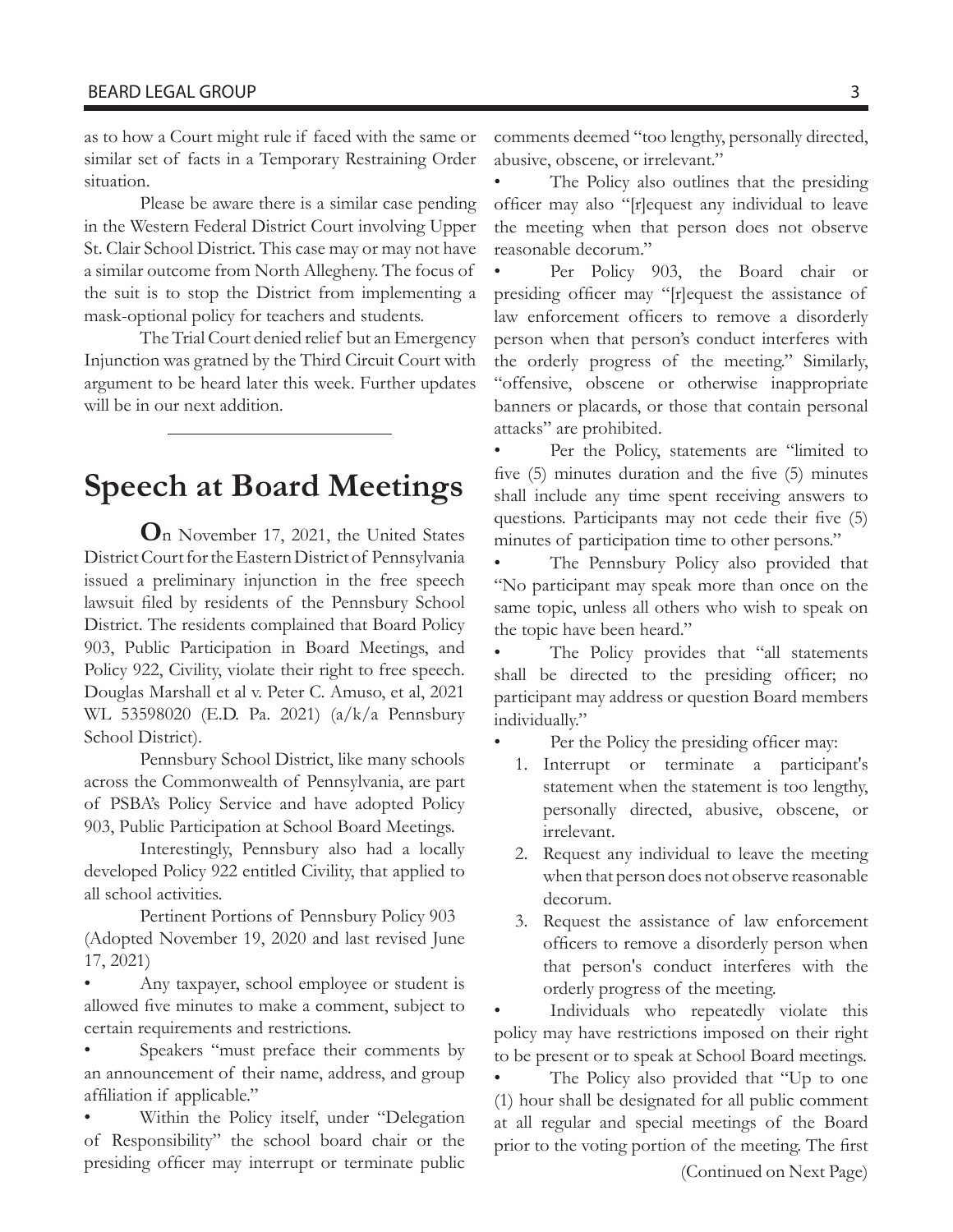# **Speech at Board Meetings**  *...Continued*

public comment period shall be limited to speaking on topics as specified on the agenda only. This hour may be extended with the approval of the Board."

#### **Background Facts**

NOTE: In order to get a true flavor of this case, an individual needs to read the actual Federal Complaint that was filed.

In 2020, the COVID-19 pandemic temporarily shifted meetings to a virtual setting. The Pennsbury board received written submissions from speakers in advance of each virtual meeting and they were screened for violations of Policy 903. People publicly commenting were notified via email if their comments were rejected for any violation. Acceptable written comments were posted on Pennsbury's website.

In March 2021, Plaintiff gave a public comment without interruption. After the video from the Board meeting was posted on the District's website, Pennsbury decided to take the video off the website to remove the comments the District deemed, after-the-fact, to be in violation of Policy 903.

It needs to be noted two weeks after the Board edited the video and posted it, it was replaced with the full, unedited version.

At the May 2021 board meeting, three of the plaintiffs sought five minutes each to speak. Each was interrupted by the Assistant Solicitor for violations of Policy 903.

At the May 20, 2021 board meeting, Daly wanted to address what he phrased as Board member misrepresentation of facts surrounding the equity program in schools. The Assistant Solicitor then stopped him and indicated that the Board was not going to tolerate misrepresentation of facts. Daly responded and the Assistant Solicitor told him he could stop. When Daly asked the Assistant Solicitor whether he wants to do that, the Assistant Solicitor responded "Yes, I do." Daly then said "I'll see you in court." As he was leaving, the Assistant Solicitor shouted out "I said you are done! I said you are done! Mr. Daly, sit down."

At that same meeting, another plaintiff (Marshall) made statements relative to the curriculum wherein again the Assistant Solicitor told him he was getting into irrelevancies. When the Plaintiff attempted to state that he was explaining why it was relevant, the Assistant Solicitor kept shouting "You're done! You're done!" at Marshall.

When the third speaker, Mr. Abrams attempted to address the same topic, it is alleged that the Solicitor shouted "You're done!" eleven (11) times in all at Marshall. The Assistant Solicitor went on to state:

You're done! You're done! We're not, we're not going through this again Mr. Abrams, that is not what the equity program is about. We're not going to sit here and listen to you. You're done! You're done! You're done!

After the three plaintiffs were thrown out, the Board considered its civility policy and the Superintendent stated "Our leaders cannot sit at the table and deal with harassment from ten feet away. That's why the civility policy is important."

At the June 17, 2021 Board meeting, two plaintiffs (Daly and Abrams) submitted comments to be read at the Board meeting.

Daly criticized the Board for filling Board vacancies "with controlled votes of preferred political party." Daly's comments were neither posted on line nor read.

Abrams wrote that the Board was attempting to silence the public. He also stated the District performed poorly, academically and financially, accused the Board of violating First Amendment rights and accused one of the defendants of financial improprieties. His comments were neither posted online nor read.

At the June 17, 2021 Board meeting, Plaintiff Simon Campbell also criticized Policy 903 and its curtailment of free speech.

On June 21, 2021 Daly submitted other public comments. Later that day, one of the defendants wrote back and indicated to Daly that his comments were being declined for being personally directed, abusive, obscene and/or irrelevant.

Ultimately, a lawsuit was brought and a Complaint for Declaratory and other Injunctive Relief was filed in the United States District Court for the Eastern District of Pennsylvania. Holding: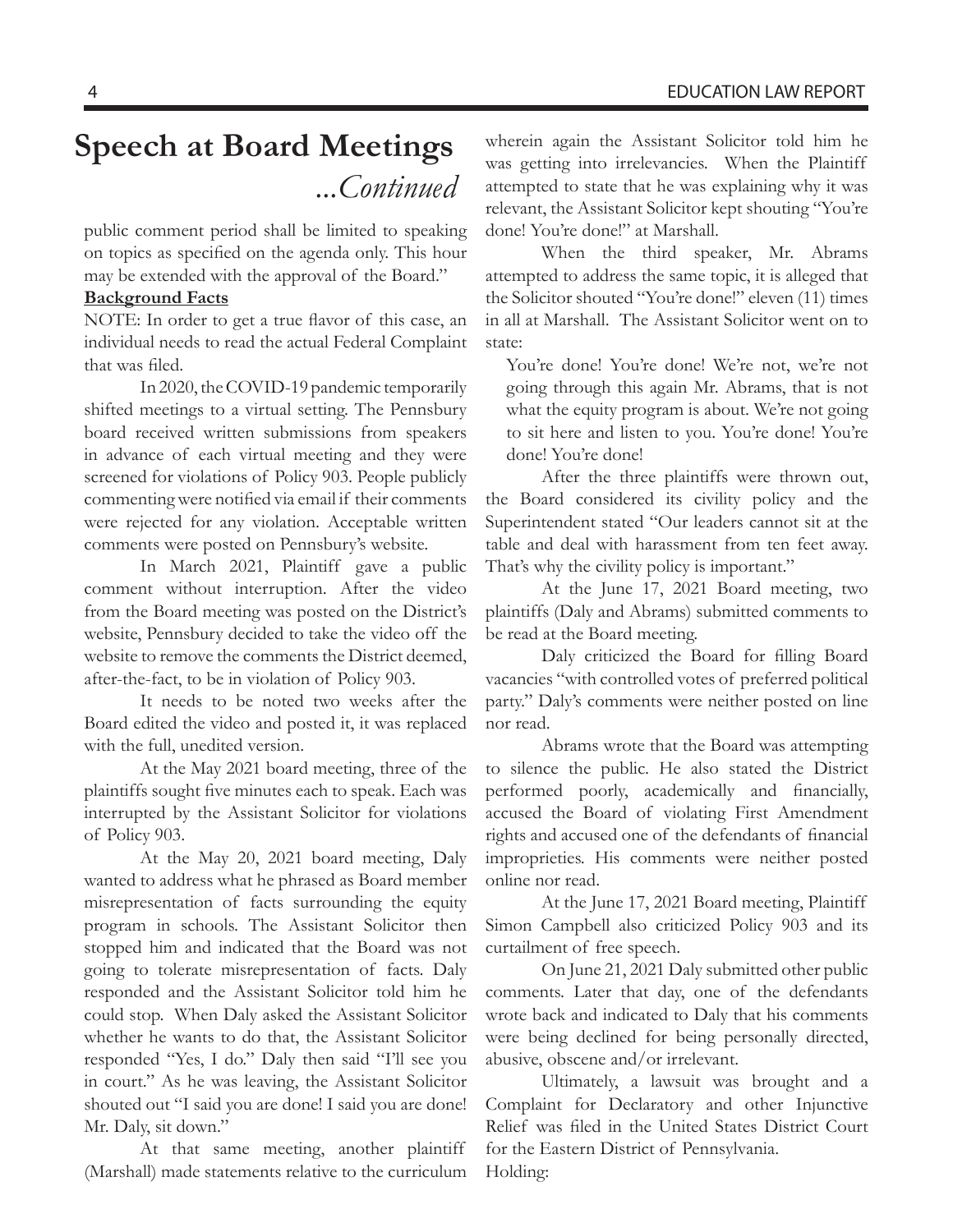The Court issued an Injunction prohibiting the School Board from enforcing certain parts of School Board policies that restricted free speech at public meetings.

The Injunction prohibited the District from enforcing those policies and prohibitions on speech deemed "personally directed," "abusive," "irrelevant," "offensive," "otherwise inappropriate," or "personal attacks."

It needs to be noted that the Court did not remove the prohibition of "obscene" comments, the "reasonable decorum" requirement, or the requirement to notify law enforcement of threats.

Looking at it in its totality, the Court determined that Policy 903 and Policy 922 were likely to be found subjective because what is abusive, offensive, irrelevant, or inappropriate varies from speaker to speaker and listener to listener and held that the policies would likely be deemed vague and overbroad because they overly restrict expression that is protected by the Constitution.

#### **Take Aways:**

Please keep in mind that in August 2021, PSBA put out a PNN that recommended to schools that they amend two policies to comport with the Sunshine Act Amendments of Act 65 of 2021. In early December 2021, PSBA had outlined that the Policy (903) is under review and that any updates to the Policy will be issued through PSBA's Policy News Network.

These types of cases are very fact specific. The facts in Pennsbury did not lend itself to a positive outcome for the District.

If a District is going to enforce prohibitions against "obscene" or "reasonable decorum" requirements, individuals should be reminded that they are disruptive or speaking out of turn, interrupting other speakers, or otherwise preventing the meeting to move ahead in an orderly fashion. If the language or speech is "obscene" the individual needs to be told to cease and if they do not, they will no longer be permitted to speak.

It is recommended that those individuals be given at least one warning before preemptive action is taken to state that they should be removed.

They should be told they are:

o Not recognizing someone else's time.

- o Interrupting people and/or other speakers.
- o Being disorderly.
- o Being disruptive.
- o Out of order.

o Preventing the meeting from moving ahead in an orderly fashion.

The District's Resource Officer or police can also assist in determining at what point the individual's conduct is turning toward being disorderly or harassing or otherwise interfering with reasonable decorum.

Naturally, if someone is using significant profanity, or can be construed as "obscene", then they should be warned and if they continue, be asked to leave.

At the end of the day, it is the responsibility of not only the participants but also the presiding officer or chair to navigate the delicate balance of violations of "reasonable decorum" when public comment is being received.

# **Court Rules District Improperly Excluded Student's Service Animal**

**T**he distinction between a "service animal" and a comfort animal" can become razor thin. However, under the Americans with Disabilities Act (ADA), the distinction is crucial. Under the ADA, students are entitled and have the right to attend school with a service animal, even if their individualized education plan (IEP) team or Section 504 planning team believes that a more effective, less intrusive accommodation would be better. Comfort animals are granted no such protections.

According to the ADA, service animals are defined as dogs that are individually trained to do work or perform tasks for people with disabilities. Some classic examples of such work or tasks include guiding people who are blind, alerting people who are deaf, pulling a wheelchair, reminding a person with mental illness to take prescribed medications, or performing other duties. (Continued on Next Page)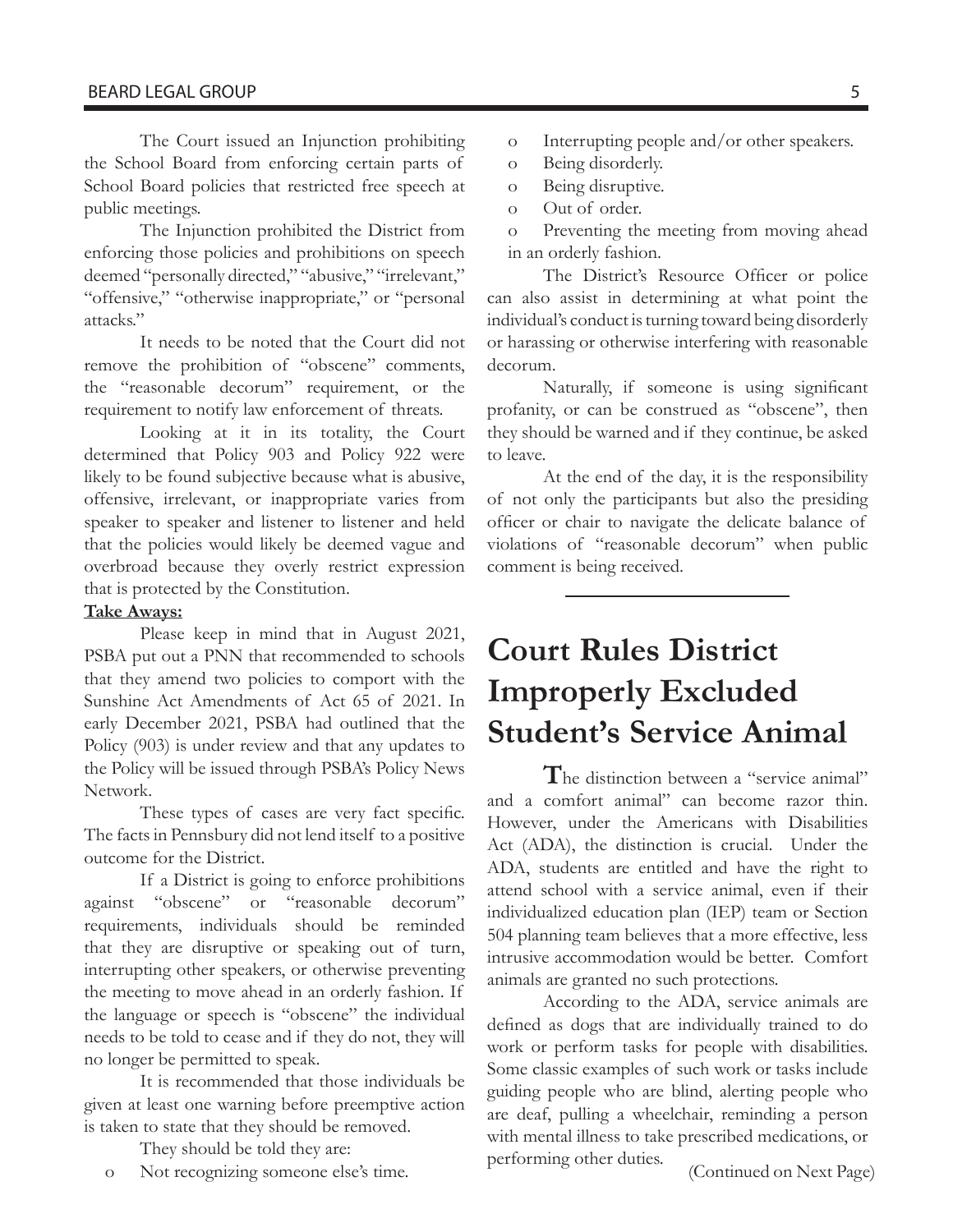# **Court Rules District Improperly Excluded Student's Service Animal**  *...Continued*

But what if the task that the dog is trained to detect signs of anxiety and calm someone down? This is where the distinction between service and comfort can become tricky and was the focus of a recent case entitled C.G. v. Saucon Valley School District, 2021 WL 5399920 (E.D. Pa. 2021).

In that case, C.G. was a sixteen year old that had been diagnosed with numerous disabilities that altered her everyday life, including a history of and continued risk of experiencing seizures. Her risk of seizures was documented in her IEP, which contained a Seizure Action Plan (SAP). Due to her condition, C.G. obtained a "task trained service dog," George, who is trained to perform six specific tasks, one of which is to detect rising cortisol levels on C.G.'s breath, so he can calm her anxiety and alert others to a potential panic attack or seizure. If she does have a seizure, George senses it coming on and is trained to press himself against her to either stop her from falling or hurting herself. George is also trained to apply "deep pressure therapy" which is a potentially lifesaving technique.

Although C.G. had attended school for years without a service animal, as soon as the family saved up the \$17,000 cost to get George and he completed his 1,500 hours' worth of training over two years, the parents immediately requested that George be allowed to attend school with their daughter. Saucon Valley responded to the parents' request by requesting proof of George's certification as a service dog and proof of C.G.'s certification as a handler. C.G.'s mother subsequently outlined the tasks that George can perform and provided the school with contact information to the organization that trained George. The Saucon Valley School District ultimately denied the request for a C.G. to bring George to school backing their decision with various reasons including: George did not qualify as a service dog, C.G. had attended school for numerous years before without a

service animal, and George provided comfort rather than service.

After denial of the parents' request for C.G. to attend school with George, they filed a complaint alleging that Saucon Valley discriminated against her and violated the ADA and Section 504. The issue before the Court was C.G.'s motion to issue a preliminary injunction that would order Saucon Valley to allow C.G. to attend school with George while the case was litigated.

While reviewing C.G.'s motion, the court turned to whether C.G. could show a substantial likelihood that George qualified as a service animal by applying the factors set forth in the two-part service animal test delineated in the ADA regulations. The two-part test requires: (1) the animal to be "individually trained to do work or perform tasks for the benefit of an individual with a disability, including a physical, sensory, psychiatric, intellectual, or other mental disability," and (2) the tasks performed by the animal "be directly related to the individual's disability."

After reviewing all the tasks George can perform, the Court found that there was a substantial likelihood that George qualifies as a service animal. The Court also determined that C.G. will "suffer irreparable harm if the preliminary injunction is denied." Therefore, the injunction was granted and C.G. was permitted to return to school with George by her side.

From this, it is clear that the Court focused on the tasks that George was to perform and not that purpose of the task – to calm or provide comfort. Therefore, it is clear that it is the function and not the purpose of the tasks that distinguishes "service" from "comfort" animal.

**Practice Note:** When faced with a request as to whether an animal can accompany the child to school, the District should immediately reach out to its Solicitor or Special Counsel to discuss the situation. As this case demonstrates, making the wrong call as to whether the animal is not a "service animal" can result in unnecessary and costly litigation. It is recommended that this case be reviewed by Districts as it contains an excellent analysis of the current legal standards in play in service animal cases.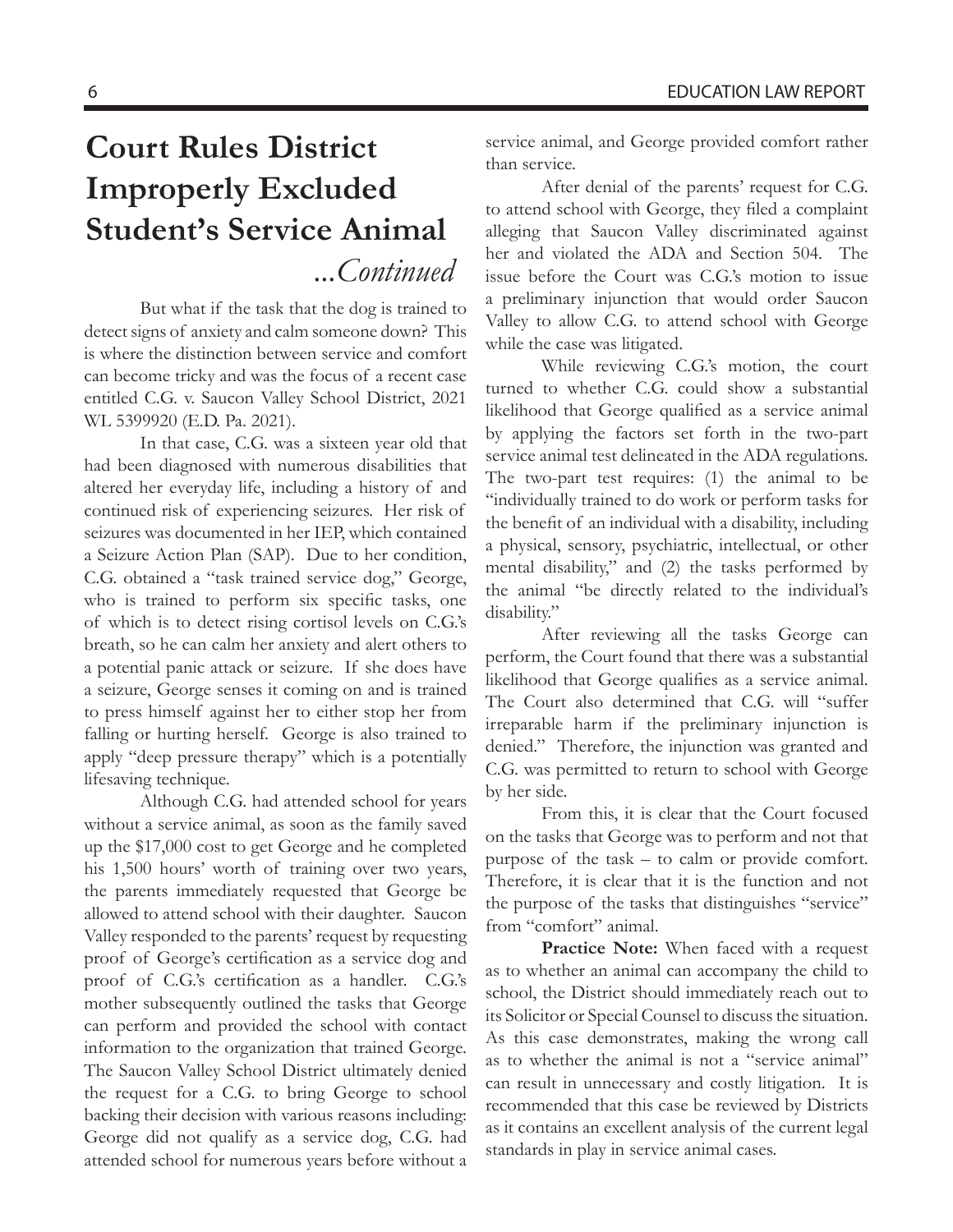# **Beard Legal Group PC is pleased to announce the addition of three new associates to the firm**



**Joseph D. Beard** is a graduate of Penn State University, Penn State Law. He is licensed before the Supreme Court of Pennsylvania and is a member of the Blair County Bar Association and the Pennsylvania Bar Association. Attorney Beard concentrates his practice in the areas of education law, labor and employment law and state and federal litigation. Direct Dial: 814-296-2317 jbeard@beardlegalgroup.com



**Shelby S. Gawley** is a graduate of Ohio Northern University, Claude W. Pettit College of Law, Ada, OH and SUNY Buffalo State College, Buffalo NY. She is licensed before the Supreme Court of Pennsylvania. Attorney Gawley is a member of the Blair County Bar Association and the Pennsylvania Bar Association and concentrates her practice in the areas of education law, labor and employment law, and state and federal civil litigation. Direct Dial: 814-296-2305 sgawley@beardlegalgroup.com



**Margaret R. Thompson** is an Altoona, Pennsylvania native and a graduate of the Ohio Northern University, Claude W. Pettit College of Law in Ada, OH. Prior to attending law school, she attended Saint Francis University in Loretto, PA where she obtained her Master of Business Administration, Master of Human Resource Management, and B.S. of Accounting and Management Information Systems degrees. Attorney Thompson joined the firm in May of 2020 as a legal intern and is now a full-time attorney concentrating her practice in the areas of education law, labor and employment law, and state and federal civil litigation. She is licensed before the Supreme Court of Pennsylvania and is a member of the Blair County Bar Association and the Pennsylvania Bar Association. Direct Dial: 814-296-2323

mthompson@beardlegalgroup.com

### **Beard Legal Group PC Speaking Engagements**:

- $\overline{\phantom{a}}$ • Carl P. Beard, Elizabeth A. Benjamin and Ronald N. Repak presented at the Pennsylvania School Study Council's Education Law Conference on October 26, 2021.
- Attorney Beard spoke on "Special Education Update and Learning from Other People's mistakes"
- Attorney Benjamin spoke on "Student Free Speech after Supreme Court Decision in Manahoy City School District (dealing with hate speech)"
- Attorney Repak spoke on "Title IX Update and What We Have Learned over the Past Year (Investigations, Hurdles, and Litigation)"
- $\overline{\phantom{a}}$ • Carl P. Beard presented as part of a Panel on January 20, 2022 for the PAIU Special Education Directors' Group relative to special education issues. *Should you desire a copy of the presentation, please contact rfisher@beardlegalgroup.com*
- $\overline{\phantom{a}}$ • Carl P. Beard and Jennifer L. Dambeck have been invited to present at the Council of School Attorneys' Spring School Law Seminar being held March 31 through April 2, 2022 in San Diego on "Pandemic Problems: Struggling with Student Mental Health"